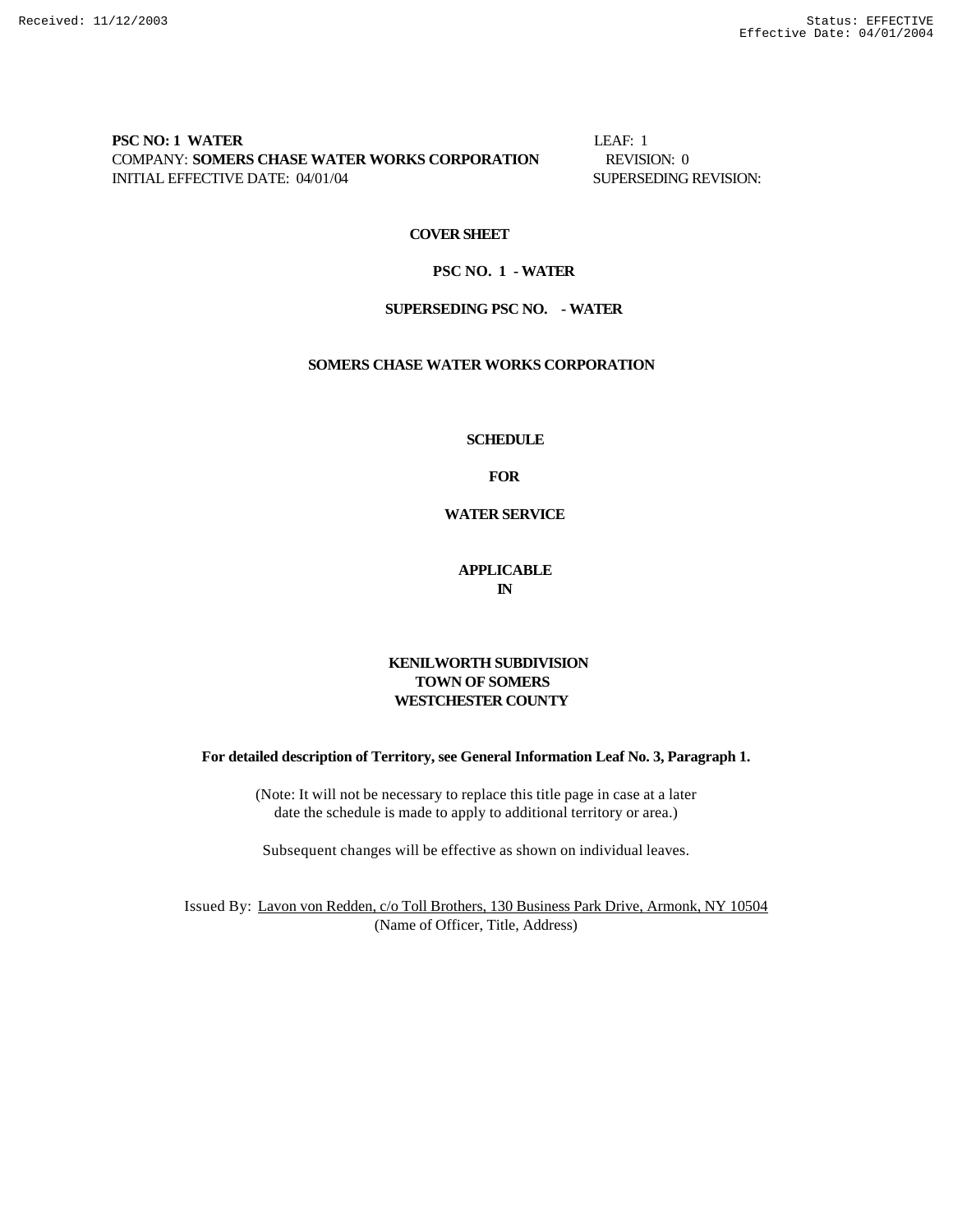# **PSC NO: 1 WATER** LEAF: 2 COMPANY: **SOMERS CHASE WATER WORKS CORPORATION** REVISION: 0 INITIAL EFFECTIVE DATE: 04/01/04 SUPERSEDING REVISION:

# **TABLE OF CONTENTS**

|    | <b>GENERAL INFORMATION</b>                                     | <b>LEAF NO.</b> |
|----|----------------------------------------------------------------|-----------------|
| 1. | Territory                                                      | 3               |
| 2. | Application for Water Service                                  | 3               |
| 3. | Deposits - Security                                            | 3               |
| 4. | Deposits - Interest                                            | 4               |
| 5. | Deposits - Return                                              | 4               |
| 6. | Deposits - Other                                               | 4               |
| 7. | <b>General Rules</b>                                           | $5 - 6$         |
| 8. | Metered Service                                                | $6 - 7$         |
| 9. | <b>Unmetered Service</b>                                       | 7               |
|    | 10. Extension of Mains                                         | 7               |
|    | 11. Discontinuance of Service - Non-payment                    | $7 - 8$         |
|    | 12. Discontinuance of Service - Other                          | $8 - 9$         |
|    | 13. Discontinuance of Residential Service - Special Procedures | 9               |
|    | 14. Deferred Payment Agreements                                | 9               |
|    | 15. Complaint Handling Procedures                              | 10              |
|    | 16. Restoration of Service                                     | $10 - 11$       |
|    | 17. Interest on Customer Overpayments                          | 11              |
|    | 18. Regulation                                                 | 11              |
|    | <b>RATES</b><br>Service Classification No. 1                   | 12              |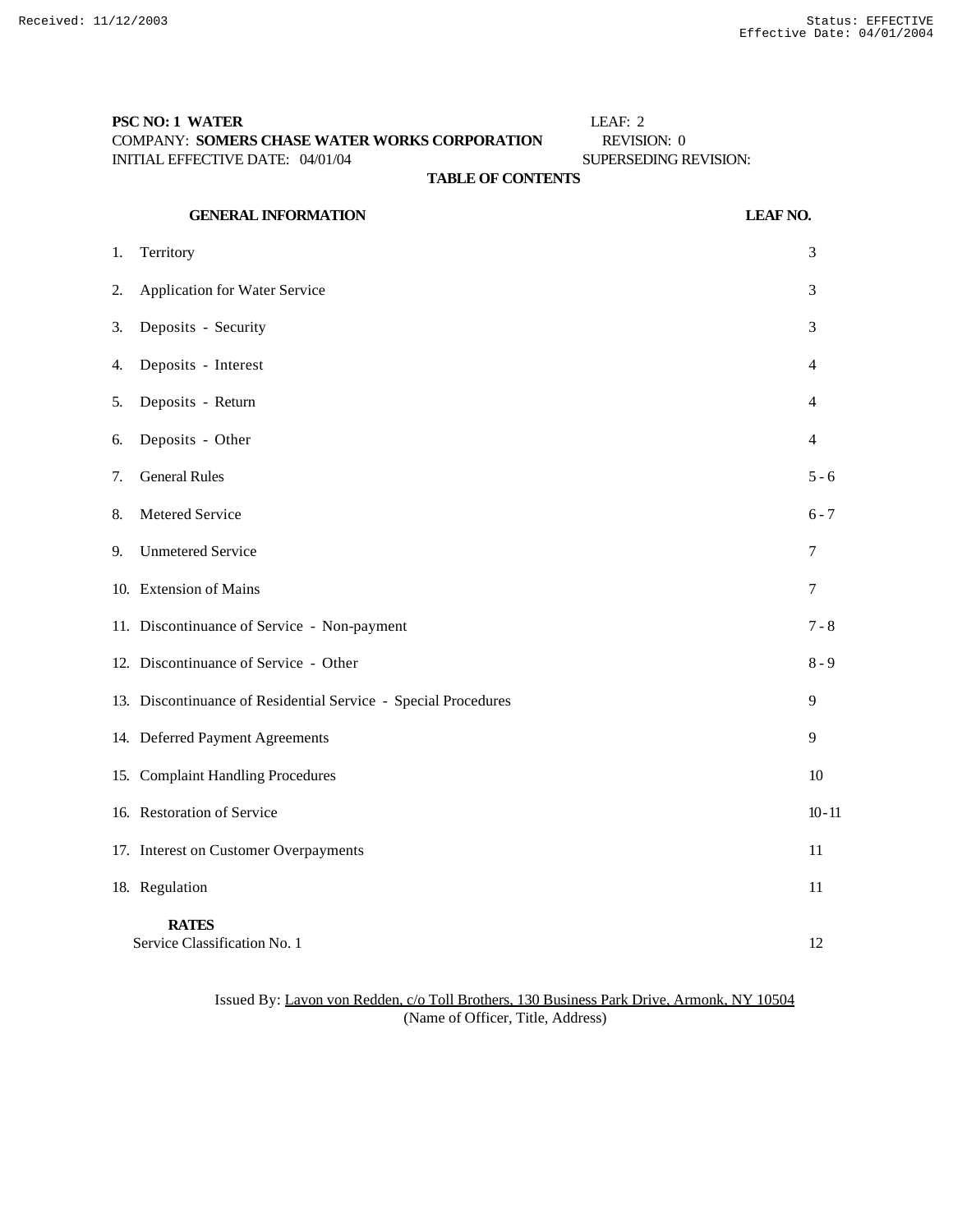# **PSC NO: 1 WATER** LEAF: 1 COMPANY: **SOMERS CHASE WATER WORKS CORPORATION** REVISION: 0 INITIAL EFFECTIVE DATE: 04/01/04 SUPERSEDING REVISION:

### **GENERAL INFORMATION**

1. Territory (County, Town, Development, Streets, etc.)

 Kenilworth Subdivision Town of Somers Westchester County

- 2. Application for Water Service
	- A. Written application for service may be required.
	- B. A separate application may be required for each premises.
	- C. Premises may be subject to inspection by the company.
	- D. Applications need not be accepted from customers with charges due on any water accounts with the company. The company must accept an application if the customer enters into a deferred payment agreement.
	- E. Service pipe installations are subject to company approval.
- 3. Deposits Security
	- A. As a condition of receiving service, the company may require a deposit from customers that are delinquent (having a bill remaining unpaid 23 days from the date mailed), seasonal, short term or temporary or who have had service terminated for non-payment during the preceding 6 months. In addition, a deposit may also be required from a non-residential customer whose credit has not been established with the company. A delinquent customer shall be provided with a written notice 20 days before the deposit is assessed which states that failure to make timely payments will permit the company to require a deposit from such customer.
	- B. Deposits from applicants and customers may not exceed two times the estimated average monthly bill for a calendar year, except in the case of customers whose usage varies widely where deposits may not exceed twice the average monthly bill for the peak season.
	- C. The company shall perform an annual review of the billing history of every customer who has a deposit with the company to assure that a deposit is still required under (3A) above and that the amount of the deposit conforms with (3B) above. The company reserves the right to review the deposit at any time. If a review shows that the deposit held falls short of the amount the company may require by 25 percent or more, the company may require the payment of an additional amount. If a review shows that the deposit held exceeds the amount required by 25 percent or more, the company shall refund the excess to the customer. The customer may request a downward revision of the deposit.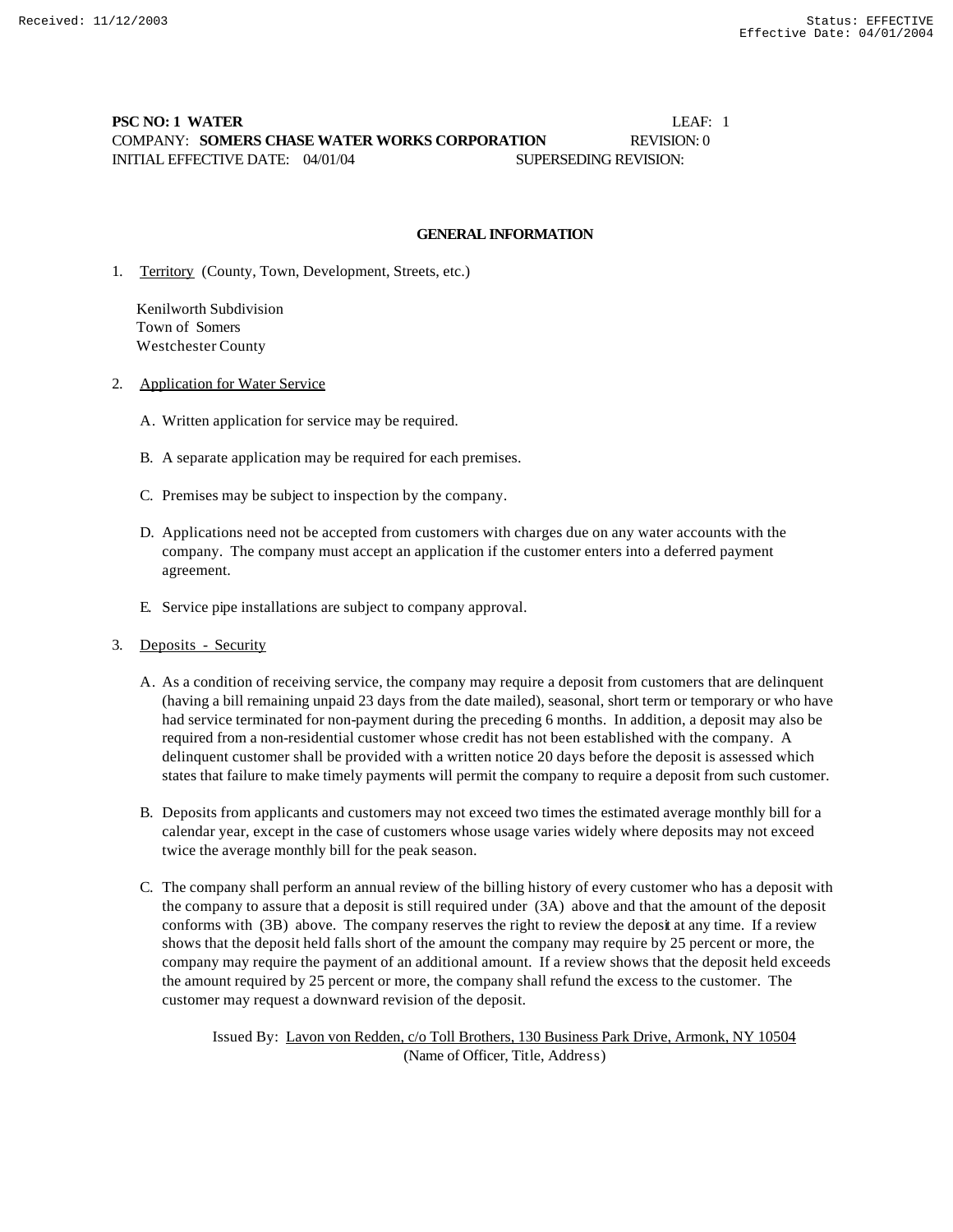# **PSC NO: 1 WATER** LEAF: 4 COMPANY: **SOMERS CHASE WATER WORKS CORPORATION** REVISION: 0 INITIAL EFFECTIVE DATE: 04/01/04 SUPERSEDING REVISION:

# **GENERAL INFORMATION**

### 4. Deposits - Interest

Every deposit shall earn simple interest at the rate per annum prescribed by the Public Service Commission. The interest must be paid to customers when the deposit is returned. If the deposit has been held for 12 consecutive months or more, the interest must be credited to the customer no later than the first bill rendered after the next succeeding first day of October and at the end of each succeeding 12 month period.

### 5. Deposits - Return

- A. The company shall return to a customer a deposit or portion of a deposit and all interest thereon no more than 30 days after:
	- (1) the day the account is closed and all bills are paid; or
	- (2) the date of the first bill for service rendered after a 12 month period during which time the customer was not delinquent, provided there is no other basis for the company to request a deposit; or
	- (3) a review of the deposit shows that a reduction of the deposit is warranted.
- B. A deposit or portion of a deposit plus interest thereon that is subject to return may be credited to the customer's account in the amount of any outstanding charges. If any balance remains, a refund check shall be issued.

# 6. Deposits - Other

- A. In the event that the applicant desires service for a trailer or other non-permanent structure, he shall deposit with the company all costs of the connection of such service. Said deposit shall bear simple interest as required above and shall be refunded at the end of 10 years, or sooner in the event that a permanent structure for such service connection is completed.
- B. The company may also require deposits from customers to guarantee future payments as set forth in lawn sprinkler, main extension, or other forms of contracts which are in a form approved by the Public Service Commission. The interest rates for these deposits will be the same as the interest rates for security deposits and such interest will be credited to the customer as prescribed by Commission rules.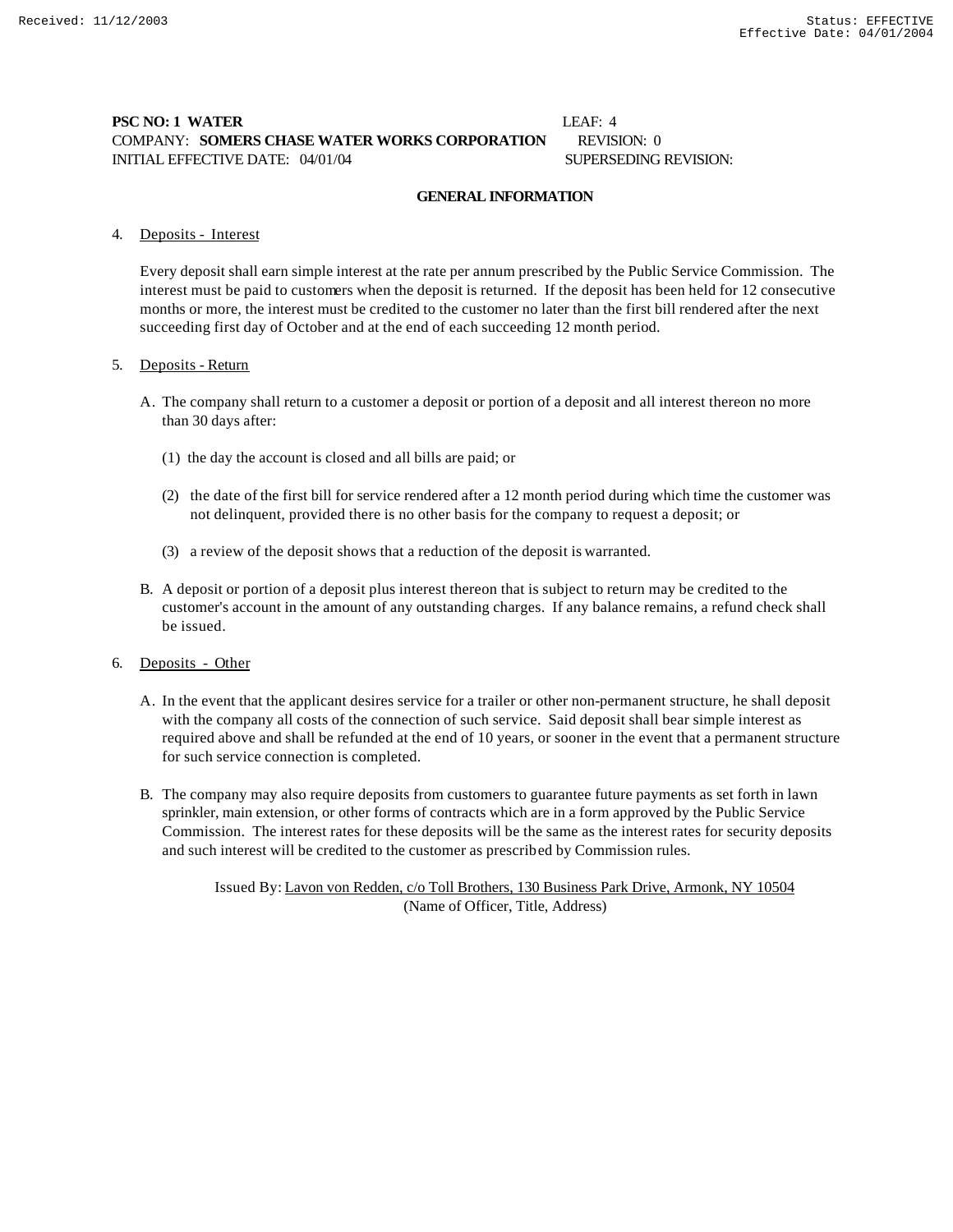# **PSC NO: 1 WATER LEAF: 5** COMPANY: **SOMERS CHASE WATER WORKS CORPORATION** REVISION: 0 INITIAL EFFECTIVE DATE: 04/01/04 SUPERSEDING REVISION:

### **GENERAL INFORMATION**

## 7. General Rules

- A. Customers must provide 10 days' written notice prior to the date on which termination of service is requested or prior to a change of occupancy, until which date the customer will be responsible for payment of service.
- B. Fire hydrants shall not be used without the written permission of the company or unless in conformance with filed fire protection tariff provisions.
- C. The company will not be liable for damage resulting from the presence of its facilities, supply, or use of water service, except damage resulting from gross negligence of the company.
- D. The company may shut off water in its mains to make repairs and extensions. Where possible, proper advance notice will be made to customers affected.
- E. The use of water for sprinkling, swimming pools, or other less essential uses may be restricted or prohibited where such use may unreasonably reduce the adequacy of service for other domestic purposes.
- F. There must be a separate service for each premises.
- G. Installation of service pipes and mains will not normally be made when the ground is frozen.
- H. The customer is responsible for service pipes and plumbing within the property line. Any plumbing work done on the customer's service pipe is subject to approval by the company. No underground work shall be covered up until it has been inspected and approved by the company.
- I. All leaks on customer premises or the customer portion of the service pipe must be repaired as soon as possible.
- J. All mains, services (up to the property line) and other water system facilities will be maintained and replaced by the company.
- K. The company will supply water in the distribution system at pressures between 20 and 100 pounds per square inch (psi) and will strive, where practicable, to maintain a normal working pressure of 60 psi with a minimum of 35 psi. If the company makes changes to its system which cause the pressure to increase to over 100 psi to existing customers, the company will be responsible for the first installation of the necessary equipment in the customer's premises. From that point on the equipment will be considered part of the customer's internal plumbing and the customer will be responsible for its maintenance or replacement. If a water pressure reducing valve, in the customer's or applicant's opinion, is necessary or desired to safeguard the plumbing, it is the customer's or applicant's responsibility to purchase, install and maintain this equipment. Where a pressure reducing valve is used it is also advisable to install a suitable pressure relief valve. All installations will comply with the local building codes and standards and are considered a part of the customer's internal plumbing.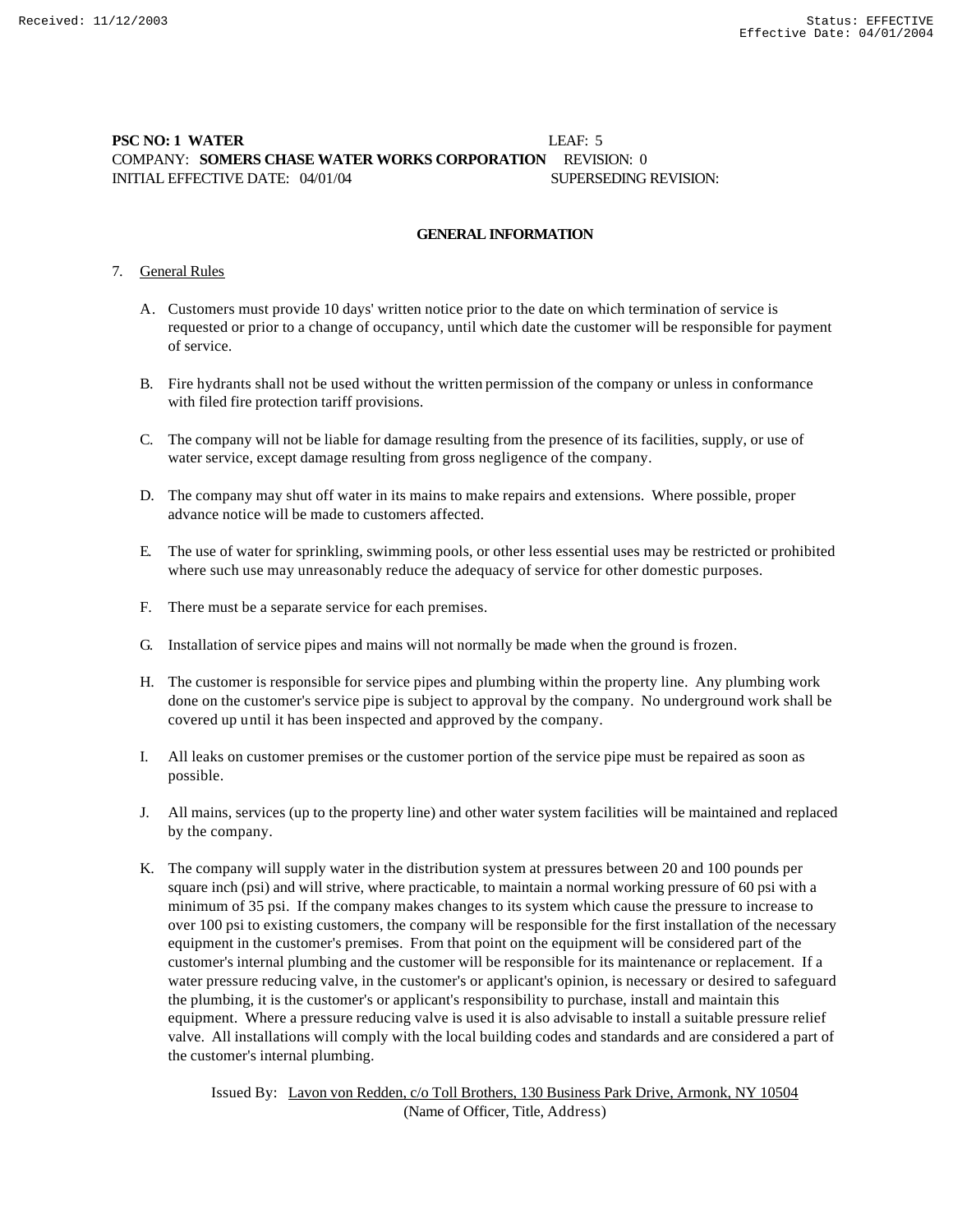# **PSC NO: 1 WATER** LEAF: 6 COMPANY: **SOMERS CHASE WATER WORKS CORPORATION** REVISION: 0 INITIAL EFFECTIVE DATE: 04/01/04 SUPERSEDING REVISION:

### **GENERAL INFORMATION**

- L. Where an applicant is seeking service at an elevation or gradient which could not otherwise be adequately serviced by existing plant, the company will require that the applicant bear the additional cost of providing such extraordinary service, or in the alternative, require the applicant to purchase, install and maintain the necessary special equipment, such as a hydro-pneumatic system, needed to serve the premises. The installation of a hydro-pneumatic system as part of the customer's internal plumbing may be subject to approval of the Health Department and should comply with local building codes and standards.
- M. Cross connections to water sources other than the company's or with other facilities are strictly prohibited. Customers must, at their expense, install and maintain such backflow prevention devices as may be required by the company in accordance with good water works practice or applicable laws or regulations.
- N. Customers must permit company representatives to enter their premises on reasonable request for purposes relating to the operation and maintenance of the company's system, including inspection of the customer's and the company's facilities, installation, reading, testing, replacement and removal of meters, and terminating and restoring service.
- O. No person shall maliciously, willfully or negligently break, damage, destroy, uncover, deface, block access to or tamper with any pipe, valve, meter, structure, appurtenance or equipment which is a part of the water works system.
- 8. Metered Service (if applicable and provided for in Service Class No. 1 or Nos. )
	- A. A meter of a type approved by the Commission is required for each premises.
	- B. The company will furnish, install, and maintain the meter. Unless the meter register is set at zero, the company shall attach a tag with the date and meter dial reading at the time of installation.
	- C. The customer will provide a location for the meter acceptable to the company and will be responsible for the cost of repairing damage resulting from human interference, frost, backflow of hot water, or other such causes.
	- D. Where the company agrees it is necessary to set a meter outside the building, it shall be installed at the expense of the customer in a pit acceptable to the company which is both water-tight and frostproof. The cover of the pit shall be fastened with a convenient locking device. Where the distance from the property line to the front wall of the building is greater than 75 feet, the company may require that the meter be set in a pit at or near the property line. If the pit is to be installed on property not owned or controlled by the customer, written consent of the owner of the property shall be obtained prior to the installation.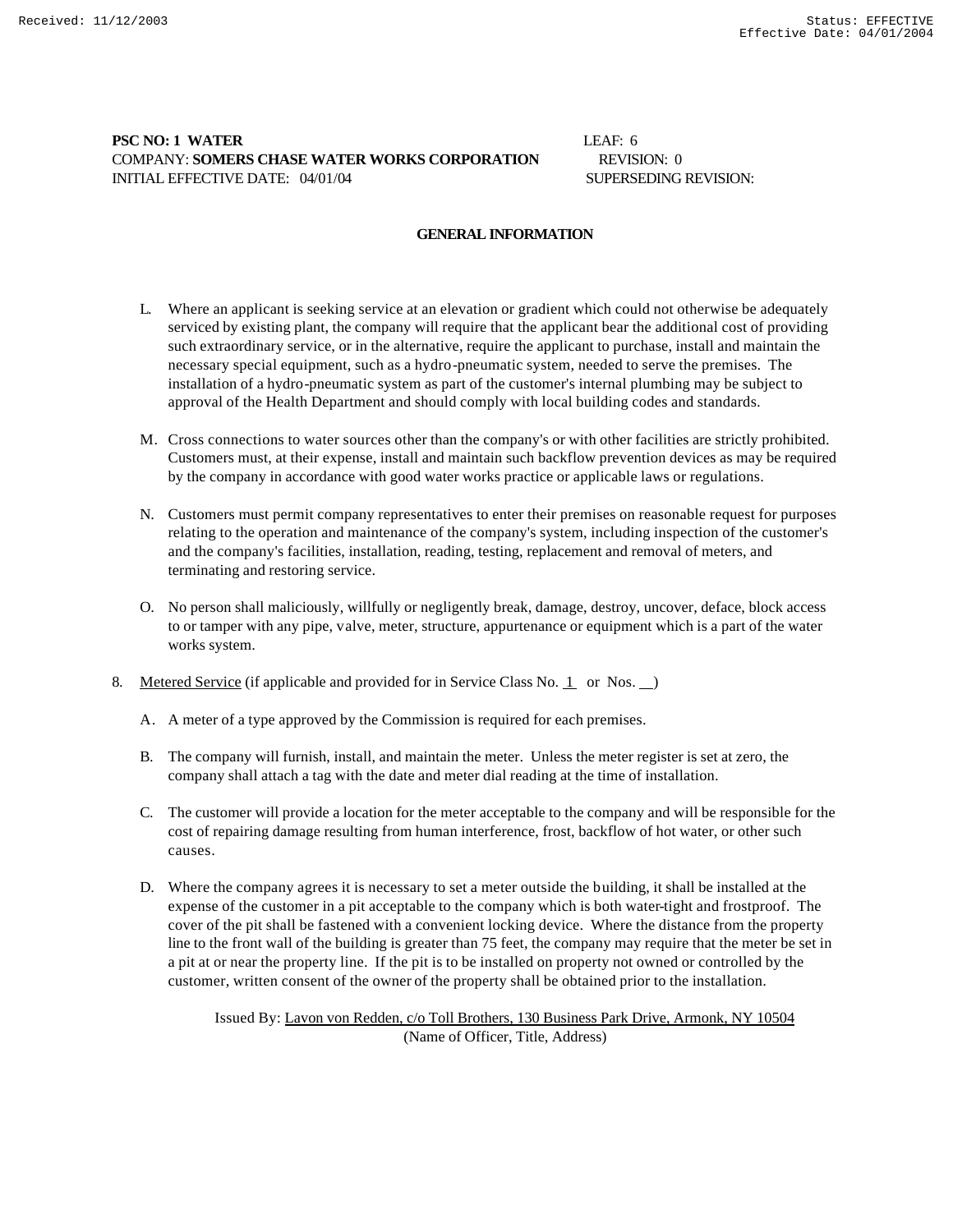# **PSC NO: 1 WATER LEAF: 7 LEAF: 7** COMPANY: **SOMERS CHASE WATER WORKS CORPORATION** REVISION: 0 INITIAL EFFECTIVE DATE: 04/01/04 SUPERSEDING REVISION:

### **GENERAL INFORMATION**

- E. The company reserves the right to remove, test, and replace the meter.
- F. The company shall afford the customer an opportunity to verify the final reading of any water meter removed from the premises and obtain the customer's signature on a meter removal card which shows the date removed and the reading.
- G. Meters will be tested in conformance with rules of the Public Service Commission. In the case of a disputed account involving the accuracy of the meter, the company will have the meter tested upon the request of the customer. Should the customer request to have a second meter test within 1 year, the customer will be responsible for the actual cost incurred to have the meter tested including the cost to remove the meter, payable in advance to the company. This fee will be refunded if the meter's final weighted average is found to register in excess of 100 percent. Adjustments in bills for over-registration of the meter will be made in accordance with the current rules of the Public Service Commission.
- H. Bills will show meter readings and the dates read.
- I. Bills will be reasonably estimated where a meter has been inaccessible and will be so indicated on the bill.
- J. Where a meter has ceased to register or its percentage of accuracy cannot be determined, an estimated bill for the current period may be rendered. For all other periods the bill shall be the minimum applicable charge.
- 9. Unmetered Service (if applicable and provided for in Service Class No. \_\_ or Nos. \_\_)

All applicable provisions of this tariff shall apply.

### 10. Extension of Mains

Mains will be extended in conformance with Commission Rules and Regulations found in 16 NYCRR, Part

# 501.

## 11. Discontinuance of Service - Non-Payment

 Service may be discontinued under the following provisions: for non-payment of any amount due for water supplied, for failure to make any payment due under a deferred payment agreement or for meter repairs (see Section 8C), for failure to post a required deposit or for failure to pay any fee or charge accruing under the contract or tariff.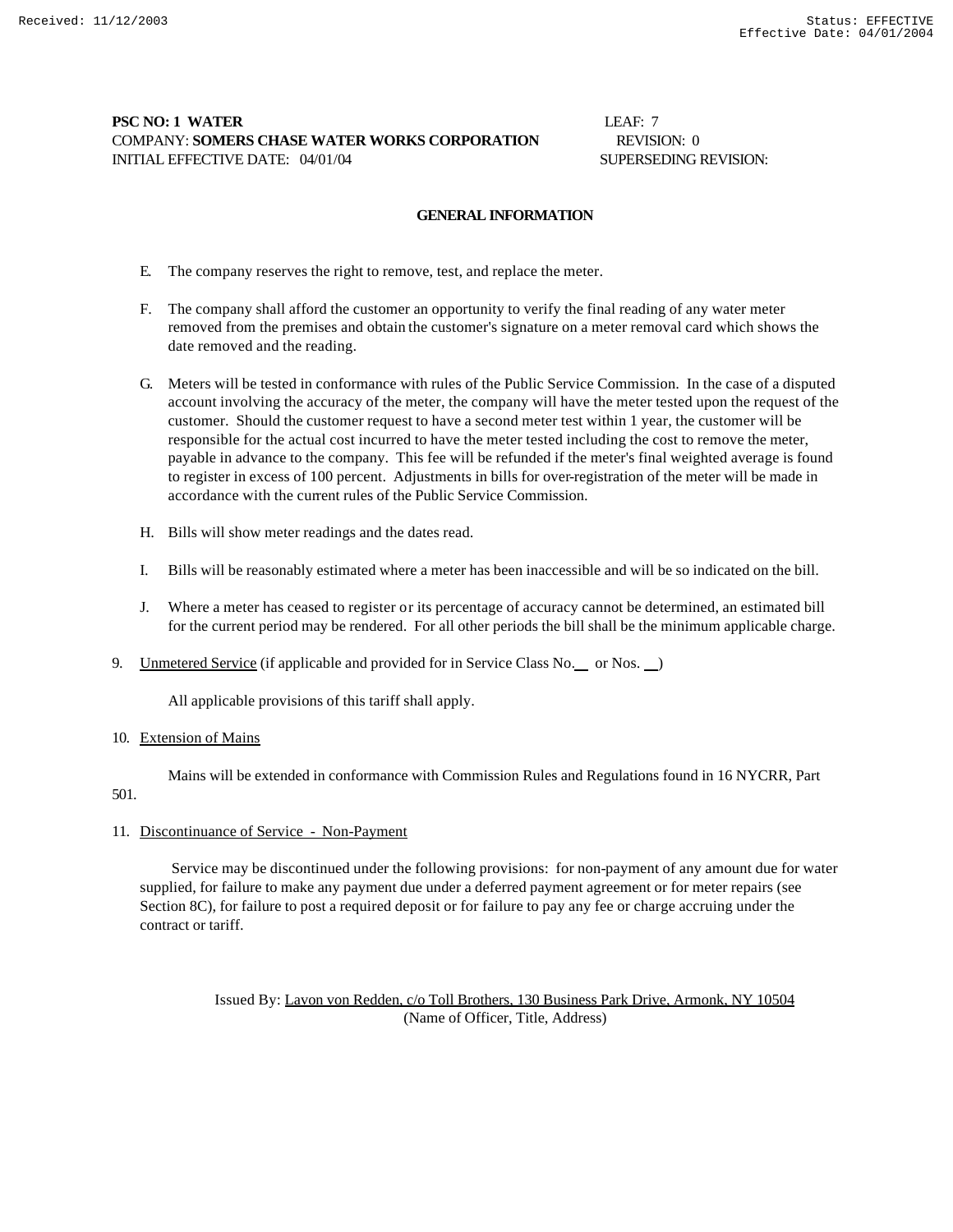# **PSC NO: 1 WATER** LEAF: 8 COMPANY: **SOMERS CHASE WATER WORKS CORPORATION** REVISION: 0 INITIAL EFFECTIVE DATE: 04/01/04 SUPERSEDING REVISION:

### **GENERAL INFORMATION**

- A. A bill not paid within 23 days of mailing is considered delinquent, and the company may discontinue service after complying with 16 NYCRR, Part 533 which requires: (1) 15 days written notice if served personally, or (2) 15 days after a registered letter containing such notice has been signed or refused, or (3) 18 days after mailing written notice in a post-paid wrapper. Service will not be re-established until payment of all proper arrears, charges and deposits is made or a deferred payment agreement is entered into. Receipt of a subsequently dishonored negotiable instrument in response to a notice of discontinuance shall not constitute payment of the customer's account and the company shall not be required to issue additional notice prior to discontinuance. There will be a charge for processing all returned checks equal to the bank charge plus a handling fee of \$5.00 (not to exceed the maximum allowed by section 5-328 of General Obligations Law).
- B. The company will not discontinue service to residential premises for non-payment of bills on a Friday, Saturday, Sunday, public holiday (as defined in General Construction Law), or on a day on which the utility's main office is closed. Discontinuance can only take place from Monday to Thursday between the hours of 8 a.m. and 4 p.m.
- C. The company will not discontinue service for non-payment of bills to any person or entity receiving public assistance if the payment for such service is to be paid directly by the Department of Social Services or by the local Social Services representatives.
- 12. Discontinuance of Service Other
	- A. Service rendered under any application, contract or agreement may be discontinued by the company after reasonable notice for any of the following reasons:
		- (1) For willful or indifferent waste of water due to any cause or for non-authorized use of water.
		- (2) For failure to protect from damage the meter and connection, or for failure to protect and maintain the service pipe or fixtures on the property of the customer in a condition satisfactory to the company.
		- (3) For tampering with any meter, connections, service pipe, curb cock, seal or any other appliance of the company controlling or regulating the customer's water supply.
		- (4) For failure to provide the company's employees reasonable access to the premises supplied, or for obstructing the way of ingress to the meter or any other appliances controlling or regulating the customer's water supply.
		- (5) In case of vacancy of the premises.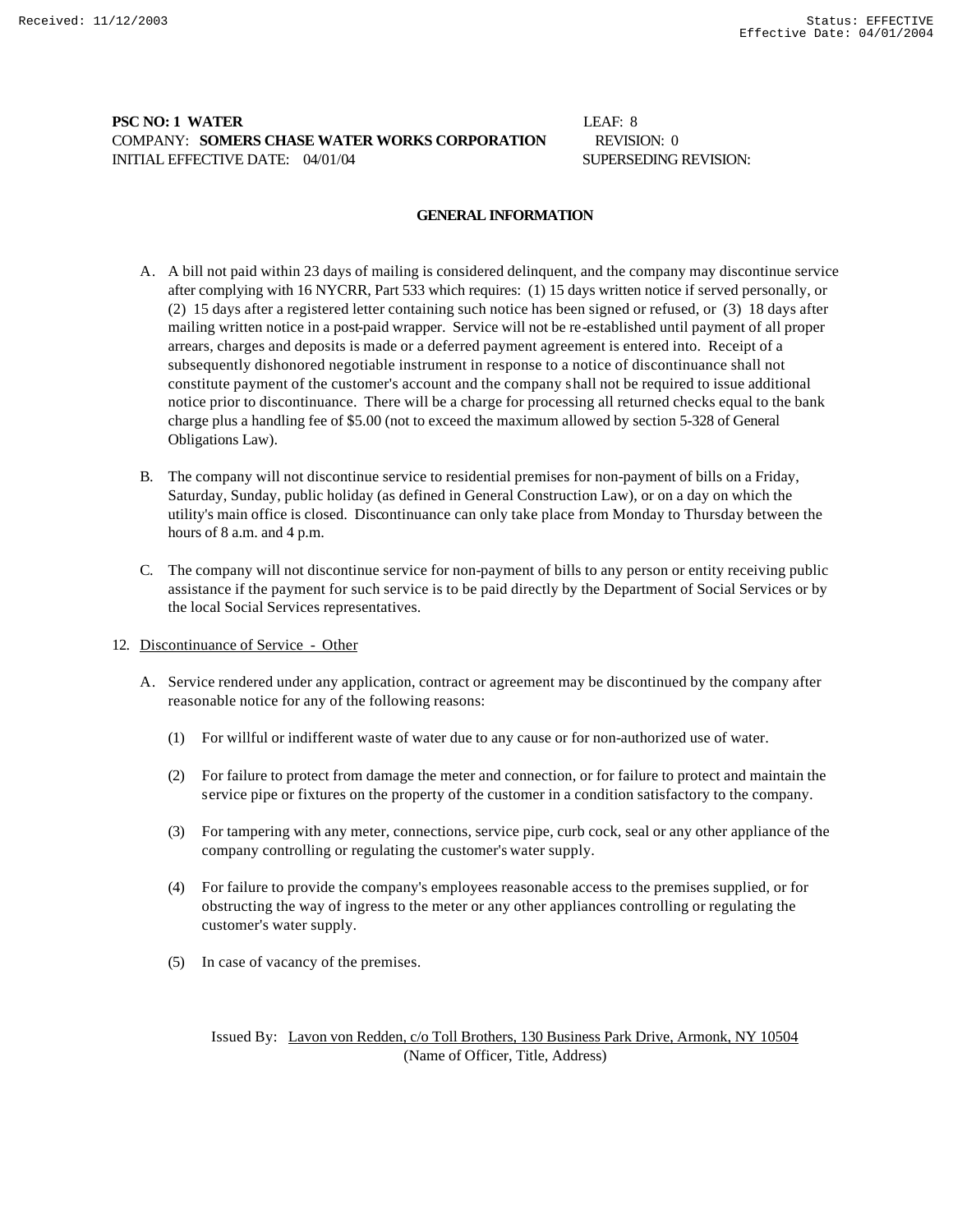# **PSC NO: 1 WATER LEAF: 9** COMPANY: **SOMERS CHASE WATER WORKS CORPORATION** REVISION: 0 INITIAL EFFECTIVE DATE: 04/01/04 SUPERSEDING REVISION:

### **GENERAL INFORMATION**

- (6) For cross connections.
- (7) For submetering or reselling water.
- (8) For non-compliance with water usage restrictions.
- (9) For violation of any rule or regulation of the company as filed with the Public Service Commission, provided such violation affects the reliability or integrity of the water system.
- B. Written notice of discontinuance of service shall contain the information required by 16 NYCRR Section 533.3 and will be given except in those instances where a public health hazard exists.
- C. The company may, at any time, temporarily discontinue water service in case of accident, or for the purpose of making connections, alterations, repairs, changes, etc.
- D. Except as stated in the preceding paragraph, or in the case of a violation that threatens the integrity of the water system, the company shall not discontinue service to any customer on a Friday, Saturday, Sunday, Public Holiday or on a day when the company is not open for business. Public Holiday shall refer to those holidays defined in the General Construction Law.

### 13. Discontinuance of Residential Service - Special Procedures

 If termination of service would result in serious impairment to health and safety, the company must delay the termination of service or, if service has already been terminated, must restore service, for thirty days under the following conditions:

- A. all occupants are either blind, disabled, 62 years of age or older or 18 years of age or under;
- B. a medical emergency exists; or
- C. if heating would be affected between November 1 and April 1.

 It is the customer's responsibility to notify the company that such conditions exist and to provide any required documentation. The company may require that the customer make appropriate arrangements to pay any arrears as well as pay current bills.

### 14. Deferred Payment Agreements

 In addition to those circumstances in Section 13, the company will consider granting customers reasonable payment terms in cases where a customer is threatened with termination of service, or where the company has issued a backbill to a customer. Any such agreement may require the customer to make a reasonable down payment, and to pay current bills when issued.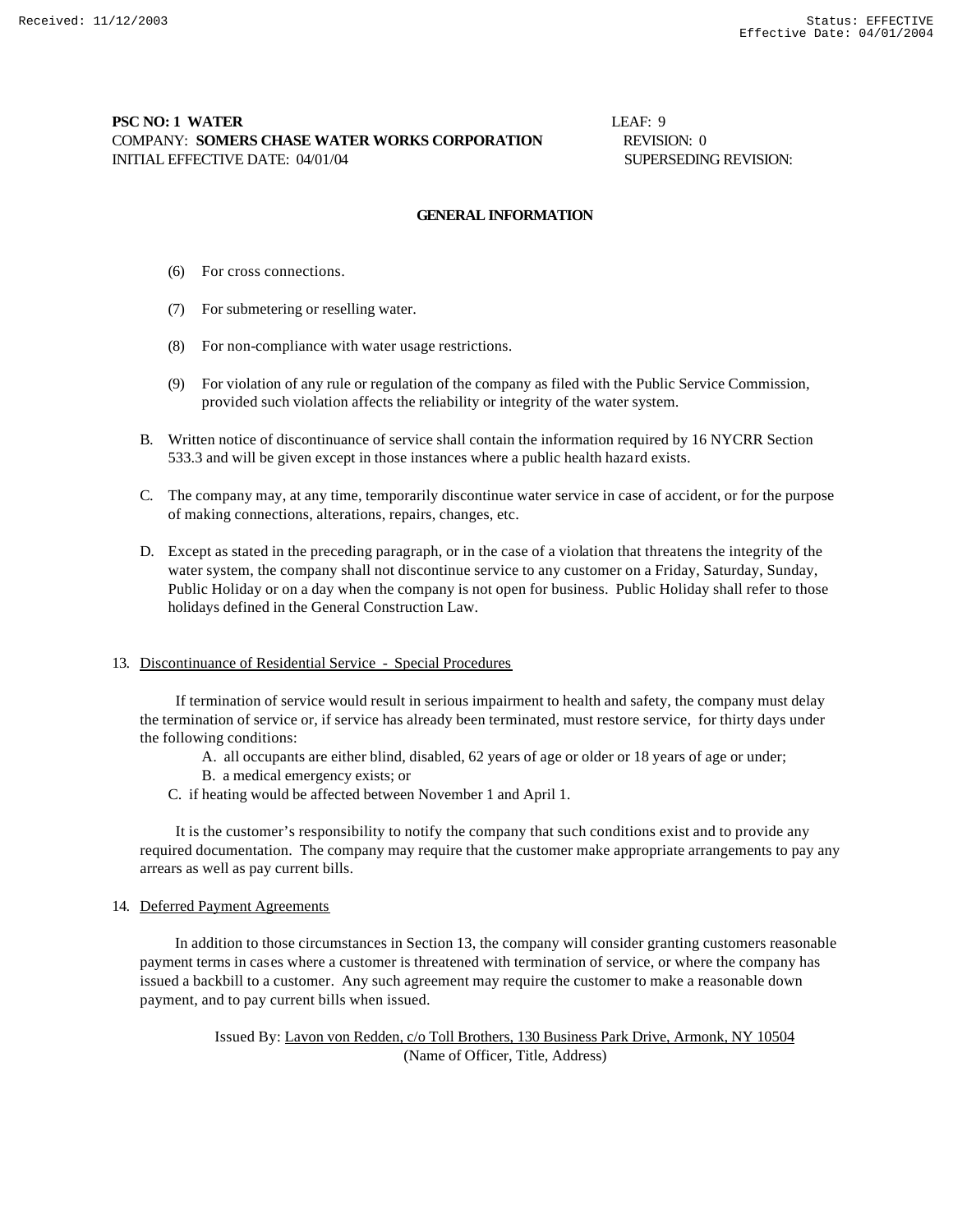# **PSC NO: 1 WATER** LEAF: 10 COMPANY: **SOMERS CHASE WATER WORKS CORPORATION** REVISION: 0 INITIAL EFFECTIVE DATE: 04/01/04 SUPERSEDING REVISION:

### **GENERAL INFORMATION**

### 15. Complaint Handling Procedures

- A. The company will promptly investigate and evaluate all complaints received from customers regarding bills for service rendered or required deposits. The results of the company's findings will be reported to the customer. During the period of investigation and evaluation, service will not be discontinued, nor shall a new notice of termination be issued, provided, however, that the customer will be required to pay the undisputed portion of any balance due, which may include bills for current usage.
- B. After the completion of such an investigation, if the company determines that the disputed service has been rendered, or that the disputed charge or deposit is proper in whole or in part, the company may require that the full bill or deposit be paid. Appropriate notices of the determination shall be given to the customer, and where notice of discontinuance of service was previously sent, or is served with the determination, such notice shall include a statement advising the customer of the availability of the Commission's complaint handling procedures, including the address and telephone number of the Department's Office of Consumer Services. Where prior notice of discontinuance was sent, company procedure provides for discontinuance of service if customer fails to pay the proper amount due and owing within 5 days after notice of the company determination was served personally on the customer or at least 8 days after mailing of the notice. Under no circumstances will discontinuance of service occur if so precluded by the Commission.
- C. In situations where the complaint procedures of the Commission have been invoked and it is determined that the disputed service has been rendered or that the disputed charge or deposit is proper and prior notice of discontinuance was sent, a customer's service will not be discontinued for failure to pay the amount found due and owing until at least 5 days after notice of the Commission's determination, where personal service is made, or at least 8 days after mailing of such a notice.

### 16. Restoration of Service

 A charge will be made to restore service after discontinuance at the member's request, for non-payment or for violation of these rules.

 This charge will be a rate agreed upon by the members of the Association and will appear on all written notices of discontinuation of service. Any member has the right to request that the Department of Public Service investigate the charges.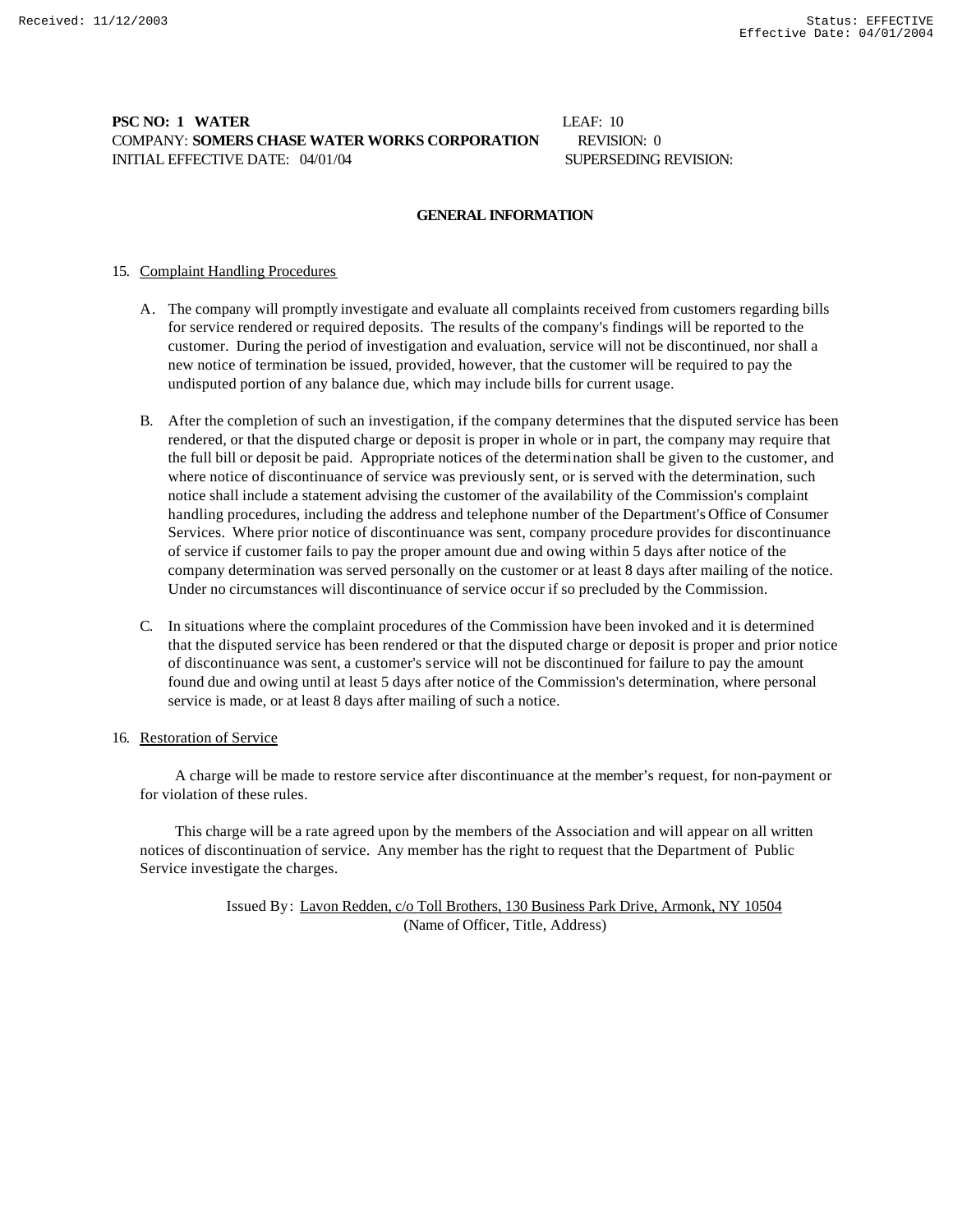## **PSC NO: 1 WATER** LEAF: 11 COMPANY: **SOMERS CHASE WATER WORKS CORPORATION** REVISION: 0 INITIAL EFFECTIVE DATE: 04/01/04 SUPERSEDING REVISION:

### **GENERAL INFORMATION**

In a case where service is being restored after discontinuance for non-payment, the Associatin may require full payment of all arrears as well as the restoration of service charge. If the Association and the member have entered into some form of payment agreement, the agreed upon down payment may be required before service will be restored.

If it becomes necessary to disconnect service at the main because of willful acts of a customer, the service restoration charge will include the actual costs incurred by the Association to disconnect and reconnect the service.

#### 17. Interest on Customer Overpayments

The company will provide interest on a customer overpayment as follows:

- A. A customer overpayment is defined as payment by the customer to the company in excess of the correct charge for water service supplied to the customer which was caused by erroneous billing by the utility.
- B. The rate of interest on such amounts shall be the greater of the unadjusted customer deposit rate or the applicable late payment rate, if any, for the service classification under which the customer was billed. Interest shall be paid from the date when the customer overpayment was made, adjusted for any changes in the deposit rate or late payment rate, and compounded monthly, until the date when the overpayment was refunded.
- C. The company will not pay interest on customer overpayments that are refunded within 30 days after such overpayment is received by the company.

### 18. Regulation

 All matters, rules and other situations concerning the rendering of water service which are not specifically covered herein or in a provision of the New York State Codes, Rules and Regulations and which are subject to the jurisdiction of the Public Service Commission, and for which a customer and the company cannot agree as to an equitable and fair solution will be referred to said Commission to be resolved. Either the customer or the company may request that a rule or provision of this tariff be changed for a particular situation.